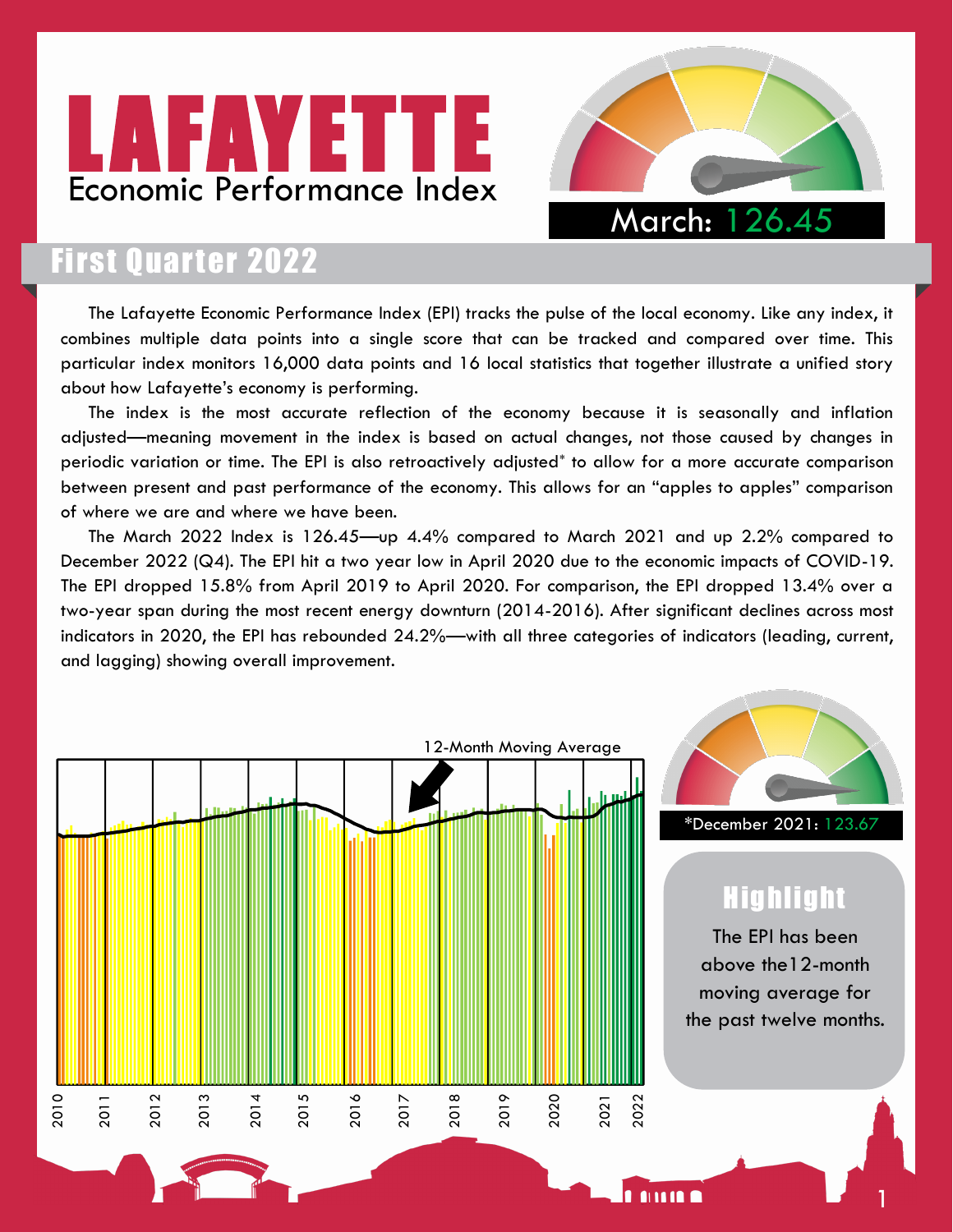Historically, Acadiana has been a hub for energy production and services in the southeastern U.S. and the Gulf of Mexico. Today, Lafayette has diversified by positioning itself as a medical, education, transportation, entertainment, and retail hub. Because of this economic diversification, the downturn in the energy sector that began in 2014 was not a repeat of the situation seen in the 1980s. Along with overall economic diversification, diversification within the energy industry has helped to mitigate the impact. In the 1980s as much as 70% of Lafayette's economy was dependent on the energy sector—today, that's around 29%.

While the local economy has diversified its industries, we are not immune to sustained pressures to a predominate industry—like we experienced with the 2014 oil downturn—or to global impacts such as COVID-19. The EPI allows us to get a clear picture of the impact that pressure has on the local economy. The EPI is an

| Figure 1: Historical Economic Performance Index Comparison |                                |                          |                  |                    |  |  |  |  |  |
|------------------------------------------------------------|--------------------------------|--------------------------|------------------|--------------------|--|--|--|--|--|
|                                                            | <b>Economic</b><br>Performance | <b>Previous</b><br>Month | Month<br>Change- | 12-Month<br>Moving |  |  |  |  |  |
|                                                            | Index                          | Change                   | Prev. Year       | Average*           |  |  |  |  |  |
| <b>Mar-21</b>                                              | 121.15                         | $-2.1%$                  | 12.5%            | 115.62             |  |  |  |  |  |
| Apr-21                                                     | 121.48                         | 0.3%                     | 19.3%            | 116.68             |  |  |  |  |  |
| May-21                                                     | 126.52                         | 4.2%                     | 17.8%            | 118.58             |  |  |  |  |  |
| <b>Jun-21</b>                                              | 124.85                         | $-1.3%$                  | 10.9%            | 119.92             |  |  |  |  |  |
| <b>Jul-21</b>                                              | 120.53                         | $-3.5%$                  | $-0.2%$          | 120.53             |  |  |  |  |  |
| <b>Aug-21</b>                                              | 124.89                         | 3.6%                     | 10.9%            | 120.85             |  |  |  |  |  |
| $Sep-21$                                                   | 124.90                         | 0.0%                     | $-1.6%$          | 121.79             |  |  |  |  |  |
| <b>Oct-21</b>                                              | 124.37                         | $-0.4%$                  | 5.6%             | 121.60             |  |  |  |  |  |
| <b>Nov-21</b>                                              | 126.54                         | 1.7%                     | 6.6%             | 122.27             |  |  |  |  |  |
| <b>Dec-21</b>                                              | 123.67                         | $-2.3%$                  | 9.6%             | 122.65             |  |  |  |  |  |
| <b>Jan-22</b>                                              | 124.56                         | 0.7%                     | 4.7%             | 123.55             |  |  |  |  |  |
| $Feb-22$                                                   | 132.36                         | 6.3%                     | 6.9%             | 124.59             |  |  |  |  |  |
| <b>Mar-22</b>                                              | 126.45                         | $-4.5%$                  | 4.4%             | 124.79             |  |  |  |  |  |

<sup>\*</sup>Green indicated the EPI is above the 12-month moving average while red indicates the EPI is below the 12-month moving average.

unbiased account of the whole economy, not just a piece of it; and it helps us identify changes in the economy and quantify the impact.

 As the local economy emerges from impacts of COVID-19, there are still opportunities for investment in Lafayette Parish. In January 2022, CALLS PLUS, a multilingual call center, announced an expansion of 50 direct jobs in Lafayette's Oil Center. The company specializes in safety, healthcare, and counseling hotline services.

 In May 2021, Ochsner Health and SafeSource Direct announced the development of two manufacturing facilities for personal protective equipment in Broussard, LA. The projects will create a combined 1,221

**AND A** 

new direct jobs and 992 new indirect jobs. SafeSource invested \$150 million to develop the facilities, with \$73 million to retrofit an 80,000-square-foot manufacturing facility in Lafayette Parish that will also house its headquarters, and \$77 million for the development of a new 400,000-square-foot manufacturing facility in St. Martin Parish. The facility is currently open and operational.

Also in 2021, officials announced Completeful, a drop shipping fulfillment service, purchased the former Walmart building on Evangeline Thruway to consolidate operations from three Lafayette Parish facilities. The company currently has 100 full time employees with plans to fill an additional 100 positions. During peak production periods, the company may have as many as 500 employees with the addition of seasonal hires.

In December 2020, Amazon announced its first Louisiana fulfillment center would be constructed in Carencro, LA. The project includes a \$100 million capital investment and the creation of 500 jobs with an annual payroll of more than \$16 million. The facility is operating and consistently adding to its workforce.

As we move into the third quarter, the Fed is making moves to fight inflation which may temper consumer spending and impact the EPI in the coming months.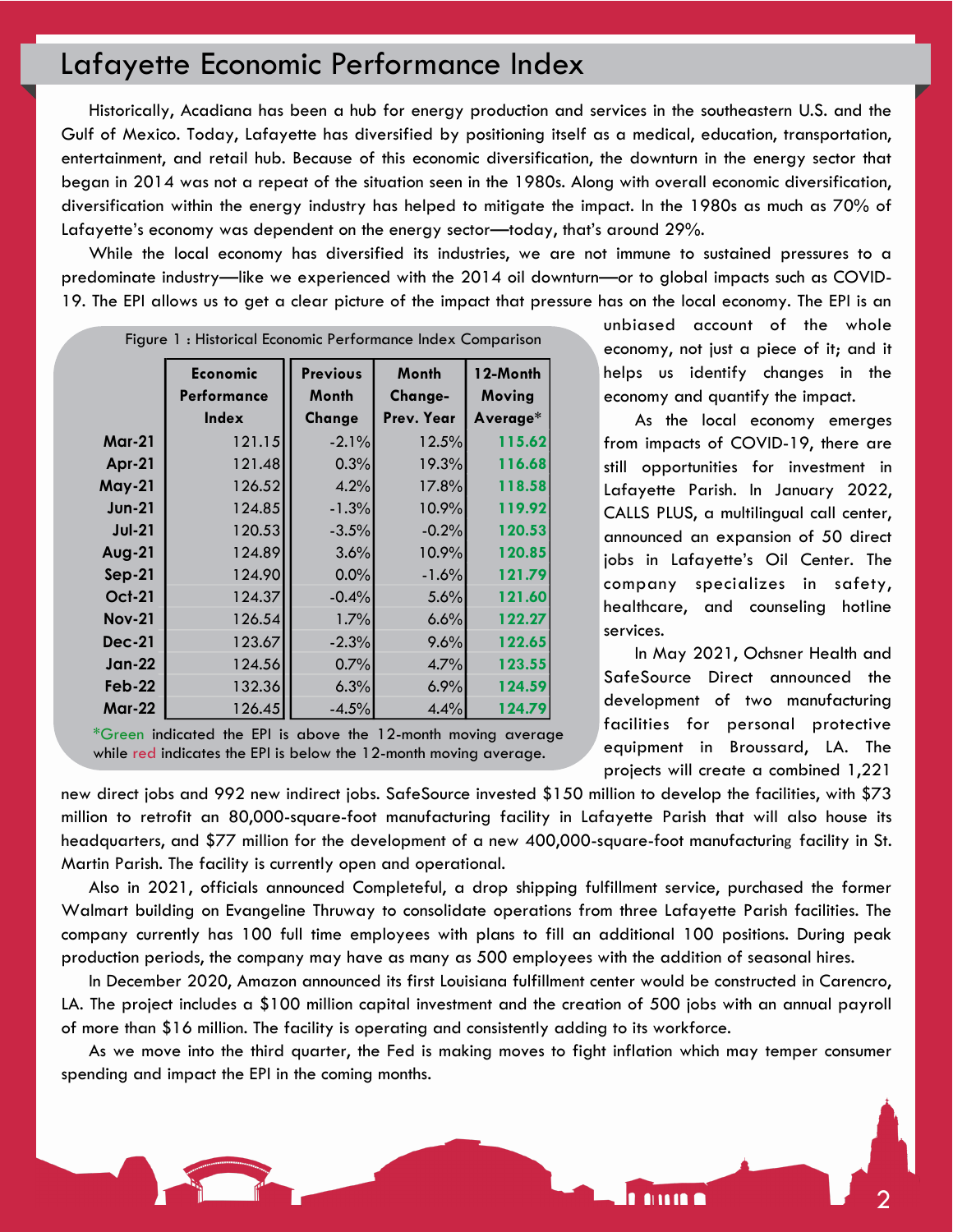# STAT TRACKER

The Stat Tracker provides raw data for each of the 16 indicators used to create the Economic Performance Index. Local indicators are very volatile from month-to-month and changes should not be taken at face value. For example, retail sales will always decrease from December to January because of the increased holiday shopping in December. The index itself, along with the data represented in the graphs, is adjusted for inflation and seasonality in order to have the data be comparable over time.

**Leading Indicators:** change 3-6 months before the overall economy shows any signs of adjustment

**Current Indicators:** change about the same time as the overall economy shows signs of adjustment

**Lagging Indicators:** change 3-6 months after the overall economy shows signs of adjustment

|        |                                | <b>Mar-22</b> | Feb-22        | Feb-Mar<br><b>Difference</b> | <b>Mar-21</b> | Mar-Mar<br><b>Difference</b> |
|--------|--------------------------------|---------------|---------------|------------------------------|---------------|------------------------------|
| EADING | <b>New Residential Permits</b> | 135           | 177           | $-23.7%$                     | 151           | $-10.6%$                     |
|        | Laf. Stock Index               | 403.11        | 379.98        | 6.1%                         | 377.15        | 6.9%                         |
|        | <b>New Business Starts</b>     | 407           | 366           | 11.2%                        | 415           | $-1.9%$                      |
|        | LA Mfg Avg Weekly Hours        | 43.4          | 43.8          | $-0.9\%$                     | 40.1          | 8.2%                         |
|        | LA Drilling Permits            | 88            | 54            | 63.0%                        | 56            | 57.1%                        |
|        | <b>GOM Drilling Permits</b>    | 9             | 0             |                              | 7             | 28.6%                        |
|        | Laf. Parish Retail Sales       | \$715,593,695 | \$601,557,045 | 19.0%                        | \$697,969,578 | 2.5%                         |
|        | Laf. Parish Hotel Receipts     | \$10,118,380  | \$8,067,445   | 25.4%                        | \$7,483,118   | 35.2%                        |
|        | Acadiana Avg Home Price        | \$259,621     | \$260,237     | $-0.2%$                      | \$242,309     | 7.1%                         |
|        | Weekly Wage                    | \$926.01      | \$927.22      | $-0.1%$                      | \$933.60      | $-0.8%$                      |
|        | Laf. MSA Non-Farm Emp          | 199,100       | 198,600       | 0.3%                         | 190,300       | 4.6%                         |
|        | LFT Airport Enplanements       | 16,781        | 14,237        | 17.9%                        | 12,905        | 30.0%                        |
|        | Laf. Parish Unemp Rate         | 3.0%          | 3.0%          | $0.0\%$                      | 5.6%          | $-46.4%$                     |
|        | Louisiana Rig Count            | 58            | 54            | 7.4%                         | 46            | 26.1%                        |
|        | W. LA District Bankruptcies    | 434           | 371           | 17.0%                        | 395           | 9.9%                         |
|        | Foreclosure Rate               | 0.030%        | 0.000%        |                              | 0.010%        | 200.0%                       |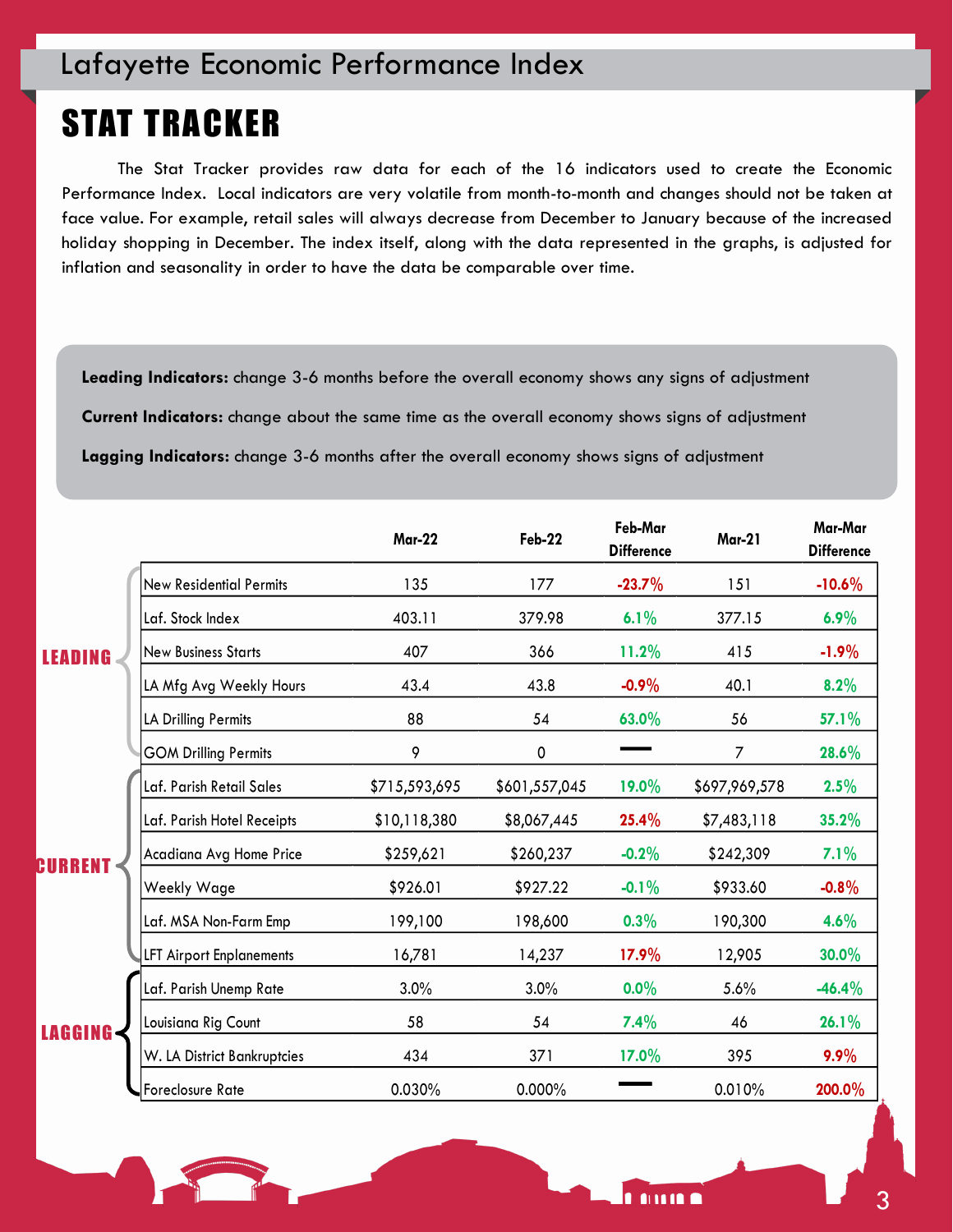### INTERPRETING DATA

Interpreting economic indicators may seem confusing especially when dealing with local indicators that tend to be highly volatile. The month-to-month changes may not represent true changes in economic conditions. Looking at data month by month, it is clear that there have been many brief declines that have nothing to do with cyclical downturns in the economy. Indeed, if economists took every one- or two-month decline seriously, they would be forecasting a recession several times each year.

One should apply the three Ds principle in interpreting economic indicators. The three Ds are: duration (how persistent the change has been), diffusion (how widespread the change is) and depth (how large the change is). The longer the weakness continues, the deeper it gets, and the more widespread it becomes; the more likely a recession will occur.

The Stat Tracker reports raw data, unadjusted for seasonality and inflation. With that being said, an increase in the unemployment rate from December to January does not mean much because every year it increases due to the loss of seasonal holiday employment. In the same way, a home sold for \$200,000 in 2003 is not the same as one sold for the identical amount in 2014 because of inflation. For this reason, the index itself along with the graphs in this report reflects data that has been adjusted for seasonality and inflation. Doing so enables autonomous comparison over time.

Each data point has its own significance in determining the economic performance index and below describes their importance and how to interpret the changes:

#### LEADING INDICATORS

- **New Residential Building Permits:** Building permits mean future construction; and construction moves ahead of other types of production, making this a leading indicator. Also, people buying new homes tend to spend money on other consumer goods such as furniture, lawn and garden supplies and home appliances. According to the Census Bureau, investors should look past often-volatile month to month results and study more closely the forming patterns.
- **Lafayette Stock Index:** Considered a leading indicator because changes in stock prices reflect investor's expectations for the future of the economy. The nine companies tracked for the index (LHC Group, Home Bancorp, First Horizon Bank (formerly IberiaBank, Waitr Holdings, Walmart Inc., Target Corporation, Costco Wholesale, and Expro (formerly Frank's International) represent some of the largest economic drivers in the community that add hundreds of millions of dollars to parish GDP.
- **Lafayette Parish New Business Starts:** This is gathered from newly incorporated businesses through the Louisiana Secretary of State's office. New businesses increase employment and investment in equipment and structures. Increases in startup firms reflect rising business confidence and willingness to take financial risks in pursuit of profits. Business startups are associated with the vitality of industry and of the entrepreneurial spirt.
- **Louisiana Manufacturing Average Weekly Hours:** If demand for production rises, employers ask their workers to work more hours and put off hiring additional workers until they are sure the increased demand is long-term. If demand for production holds up, businesses will be forced to hire more workers, signaling a growing economy. Conversely, if demand for production slows, employers ask workers to log fewer hours before laying them off.
- **Drilling Permits:** Much like residential building permits, this is a leading indicator because it represents future production, jobs and income. Because the energy industry plays such a large role in the overall performance of the local economy, it is important to track a statistic that will help predict future economic growth or contraction.

**AND** 

4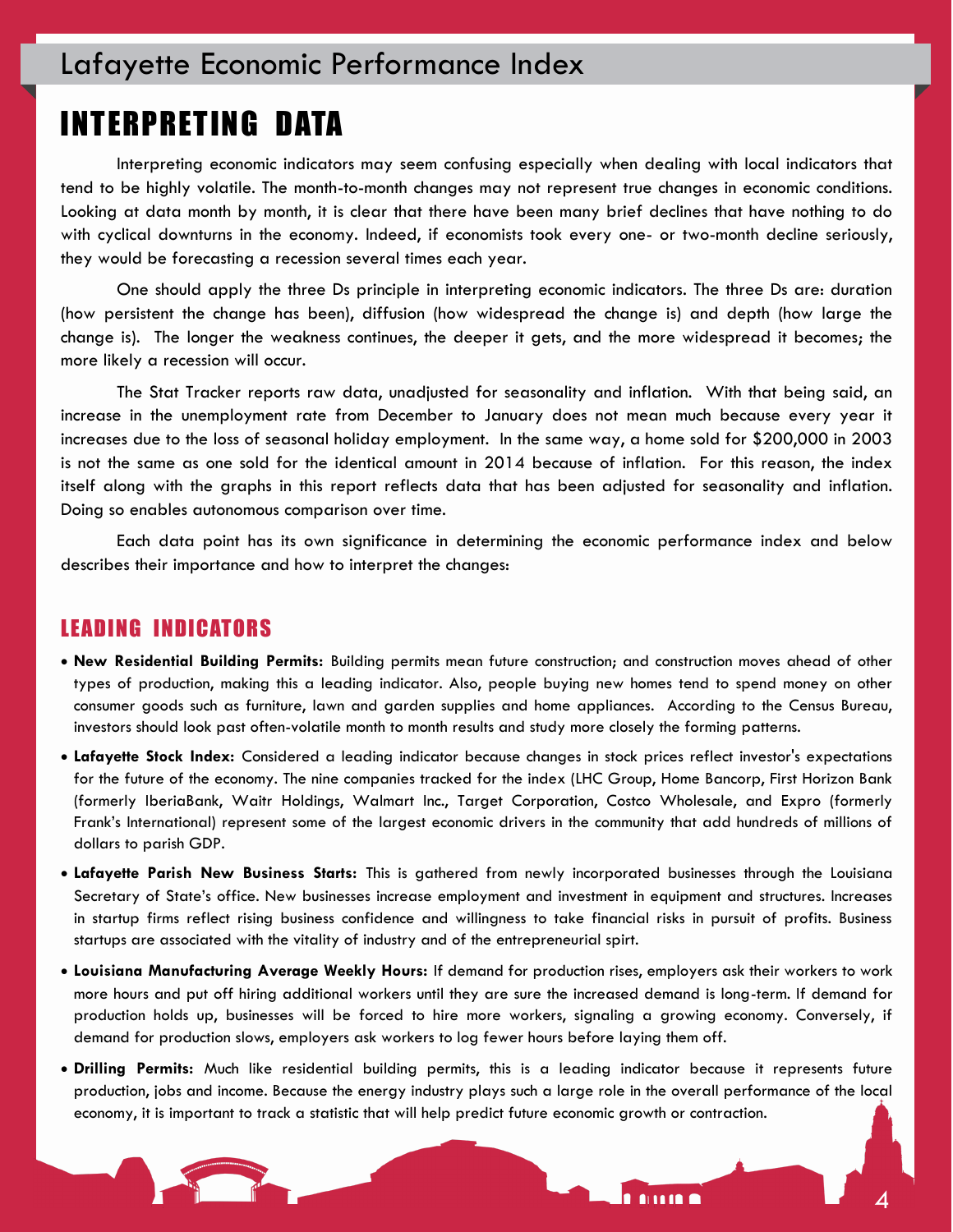

![](_page_4_Figure_2.jpeg)

![](_page_4_Figure_3.jpeg)

![](_page_4_Figure_4.jpeg)

![](_page_4_Figure_5.jpeg)

![](_page_4_Figure_6.jpeg)

**ALLIE O** 

n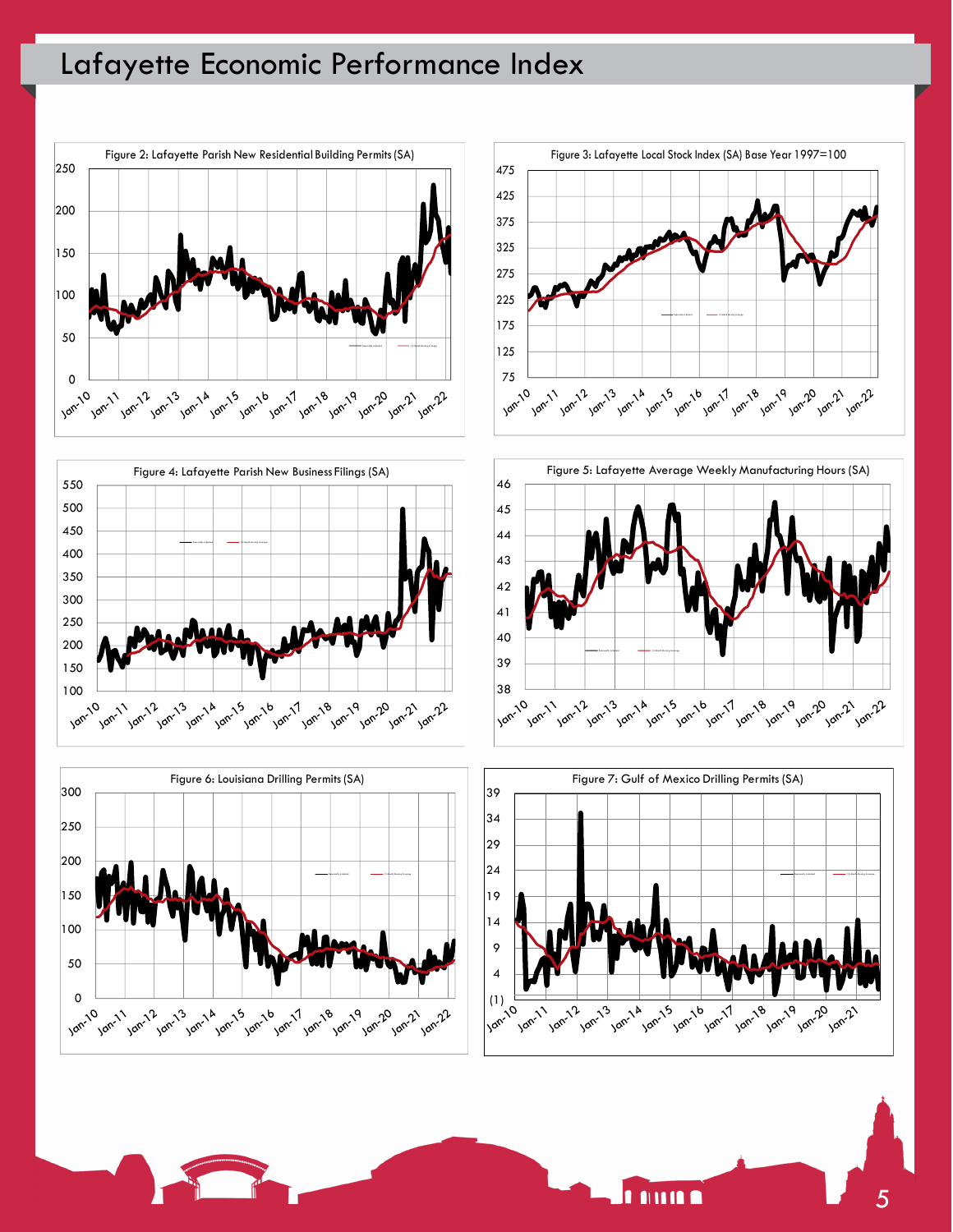# Lafayette Economic Performance Index Lafayette Economic Performance Index

#### CURRENT INDICATORS

- **Lafayette Parish Retail Sales:** Historically, retail sales are 40% of Personal Consumption Expenditures, which in turn make up two-thirds of the Gross Domestic Product (GDP). Retail sales are an indication of consumer spending and confidence.
- **Lafayette Parish Hotel Receipts:** Like retail sales this is a coincident indicator, in that activity reflects the current state of the economy. The importance of hotel receipts comes from tracking outside visitors to the area and the money they bring with them whether it's an individual business traveler, leisure traveler or a group.
- **Lafayette Parish Average Home Price:** Measures of home price are used in identifying housing bubbles. Month-to-month changes are not significant, but continuing trends over many months can symbolize a change in the housing market.
- **Lafayette MSA Average Weekly Wage:** An economy as dependent upon consumer spending cannot remain strong if wages are not growing. Wages account for a substantial part of income and are closely linked to the economic cycle.
- **Lafayette MSA Non-Farm Employment:** It is the benchmark labor statistic used to determine the health of the job market because of its large sample size and historical significance in relation to accurately predicting business cycles.
- **Lafayette Regional Airport Enplanements:** Changes in the number of passengers coming into Lafayette Regional Airport reflect the local and national economy and people's willingness to spend money on an expensive form of travel. Increases to enplanements can also signal more infrastructure, flights, or airlines which show the strength of the local and non-local demand for flights.

![](_page_5_Figure_8.jpeg)

6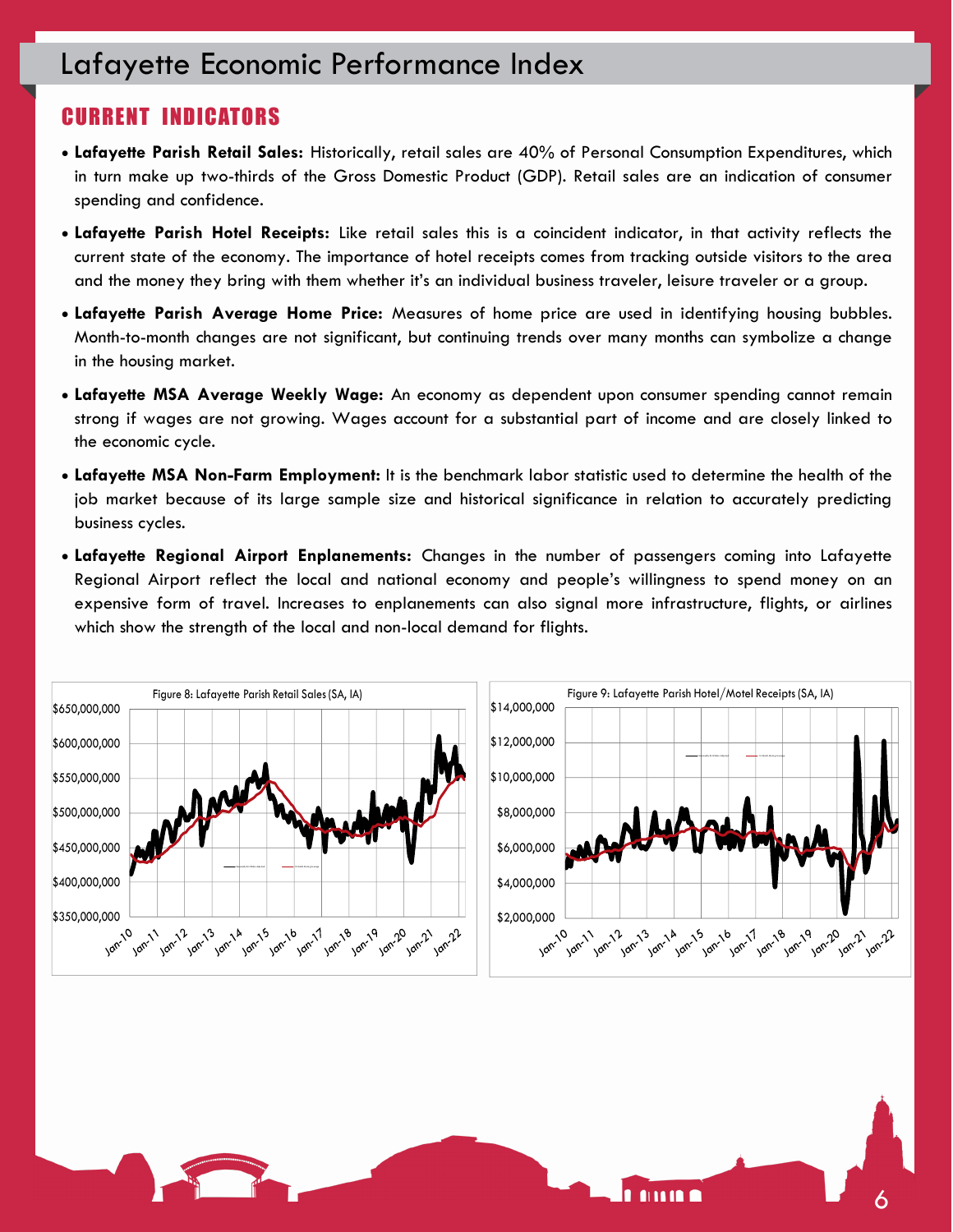![](_page_6_Figure_1.jpeg)

![](_page_6_Figure_2.jpeg)

#### LAGGING INDICATORS

- **Lafayette Parish Unemployment Rate:** Considered a lagging indicator, as people tend to be out of work when problems in the economy have already manifested themselves.
- **Rig Counts:** Rig counts are considered a lagging indicator because they change 3-6 months after the overall economy shows signs of adjustment. Decisions about rigs are made in response to economic conditions, government policies, and other variables such as prices. In a business where one rig could signify thousands of jobs and millions of dollars in capital investment, rig counts are a great indicator to follow.
- **Western Louisiana District Bankruptcies:** This is a lagging indicator because individuals and businesses tend to file for bankruptcy after a prolonged period of indebtedness.
- **Lafayette Parish Foreclosure Rate:** The foreclosure rate measures the percentage of households that started the foreclosure process in that particular month. This is a lagging indicator because it takes many months of missed payments before the foreclosure process starts.

![](_page_6_Figure_8.jpeg)